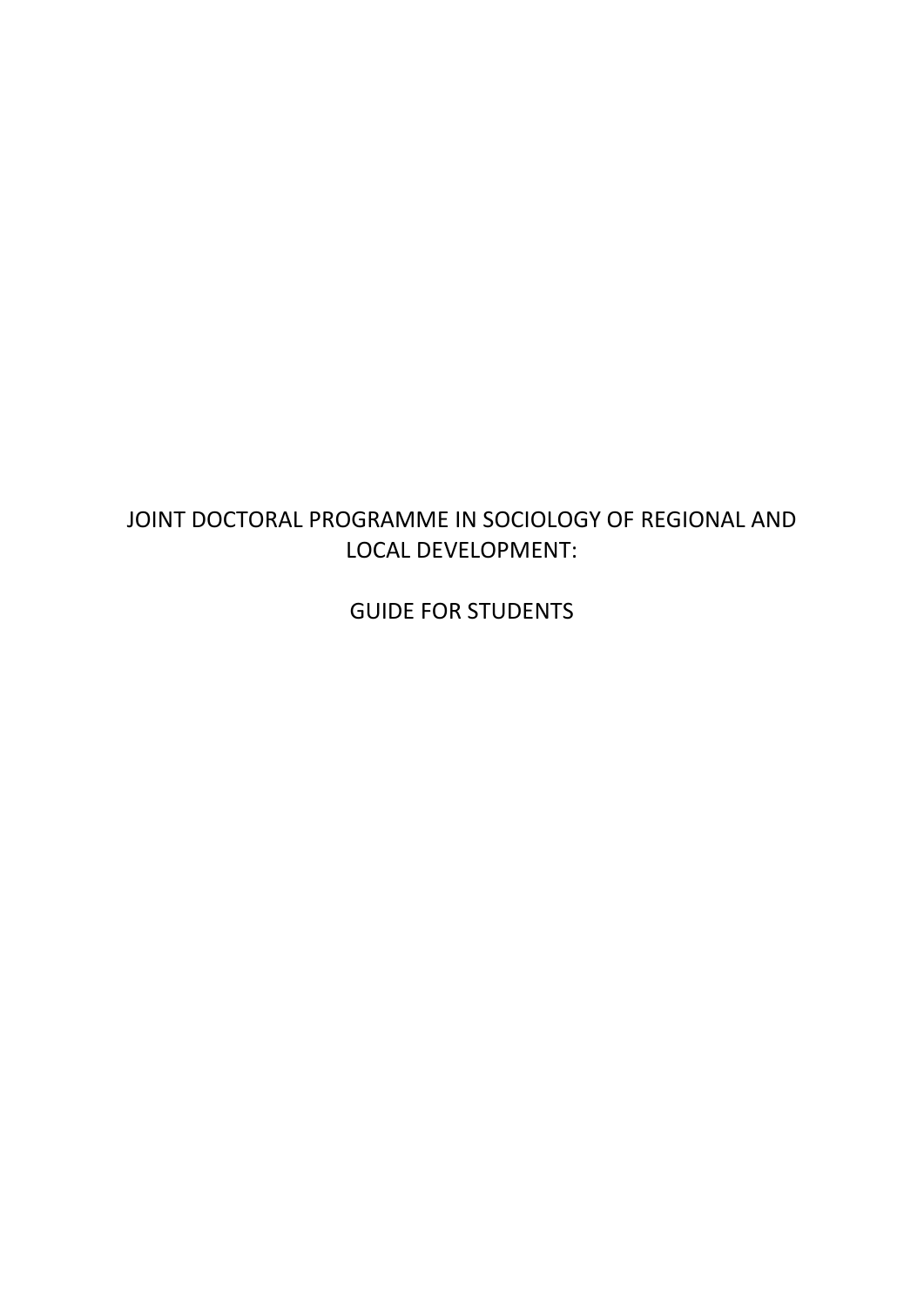# **Contents**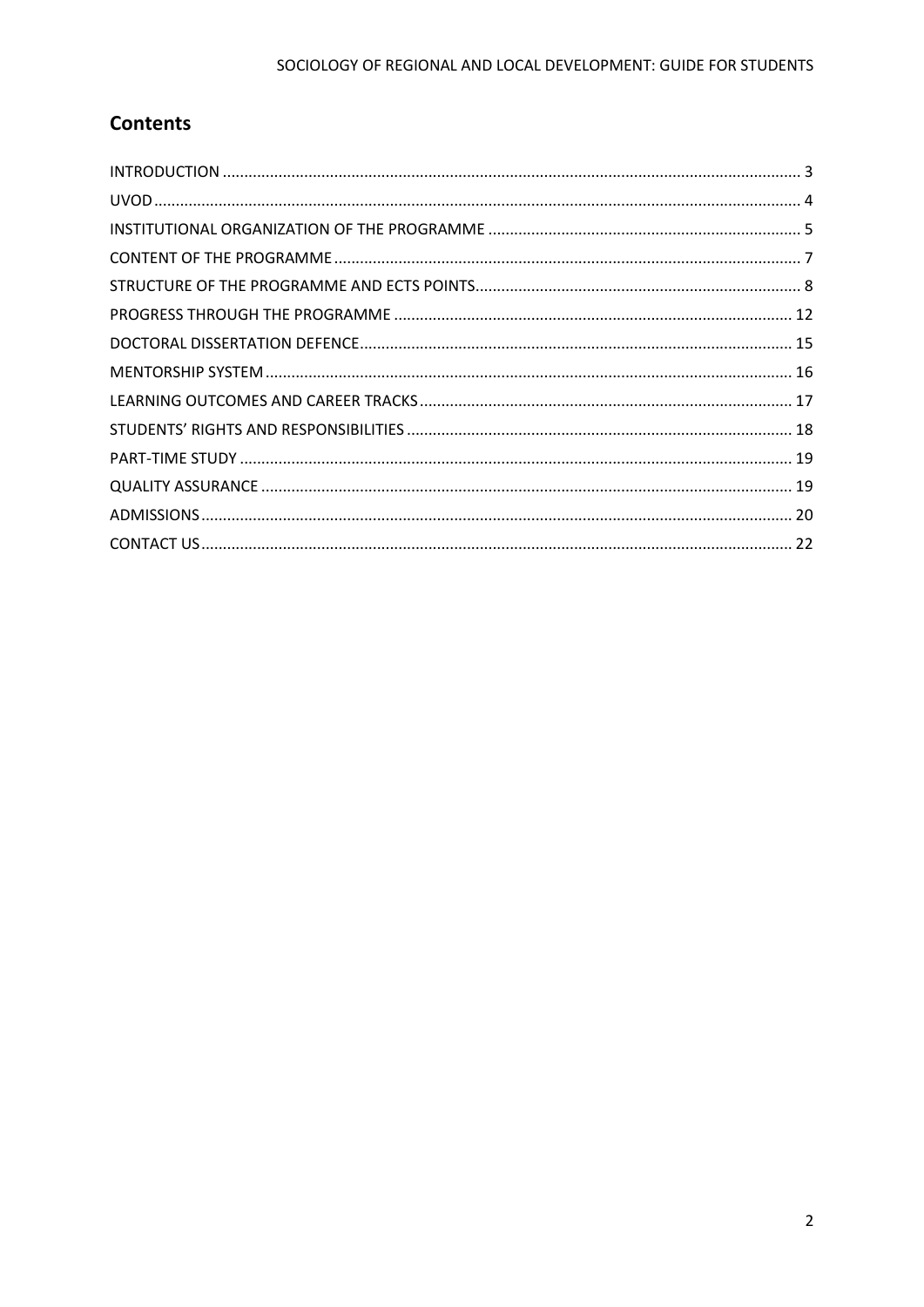### <span id="page-2-0"></span>**INTRODUCTION**

Dear student,

The guide you are holding contains key information about our PhD programme in Sociology of regional and local development. This includes information on its structure and content, the mentorship system, students' rights and responsibilities, quality assurance procedures as well as information on programme learning outcomes and enrolment requirements. Although we have tried to answer many of the questions you may have about the programme, we end the brochure with information on who you can contact for any further clarifications or questions.

Briefly, the programme in Sociology of regional and local development exposes you to a vibrant international academic community through which you can cultivate the theoretical and methodological tools necessary to conduct original and meaningful sociological research. The programme encourages you to critically engage with up-to-date research data and the latest scientific knowledge that deals with issues related to regional and local development, and its mentoring scheme enables you to closely cooperate with staff whose research interests you share.

The PhD programme is jointly organised by the University of Zadar in Croatia and the University of Teramo in Italy. It was set up and accredited in both countries following several years of successful cooperation between the two institutions. It is the first international joint degree doctoral programme in the Adriatic-Ionian region on the topic of regional and local development which enrolled its first generation of students in the academic year 2010/2011.

We look forward to meeting you in Zadar and Teramo.

COURSE COORDINATORS Saša Božić, University of Zadar Emilio Cocco, University of Teramo

3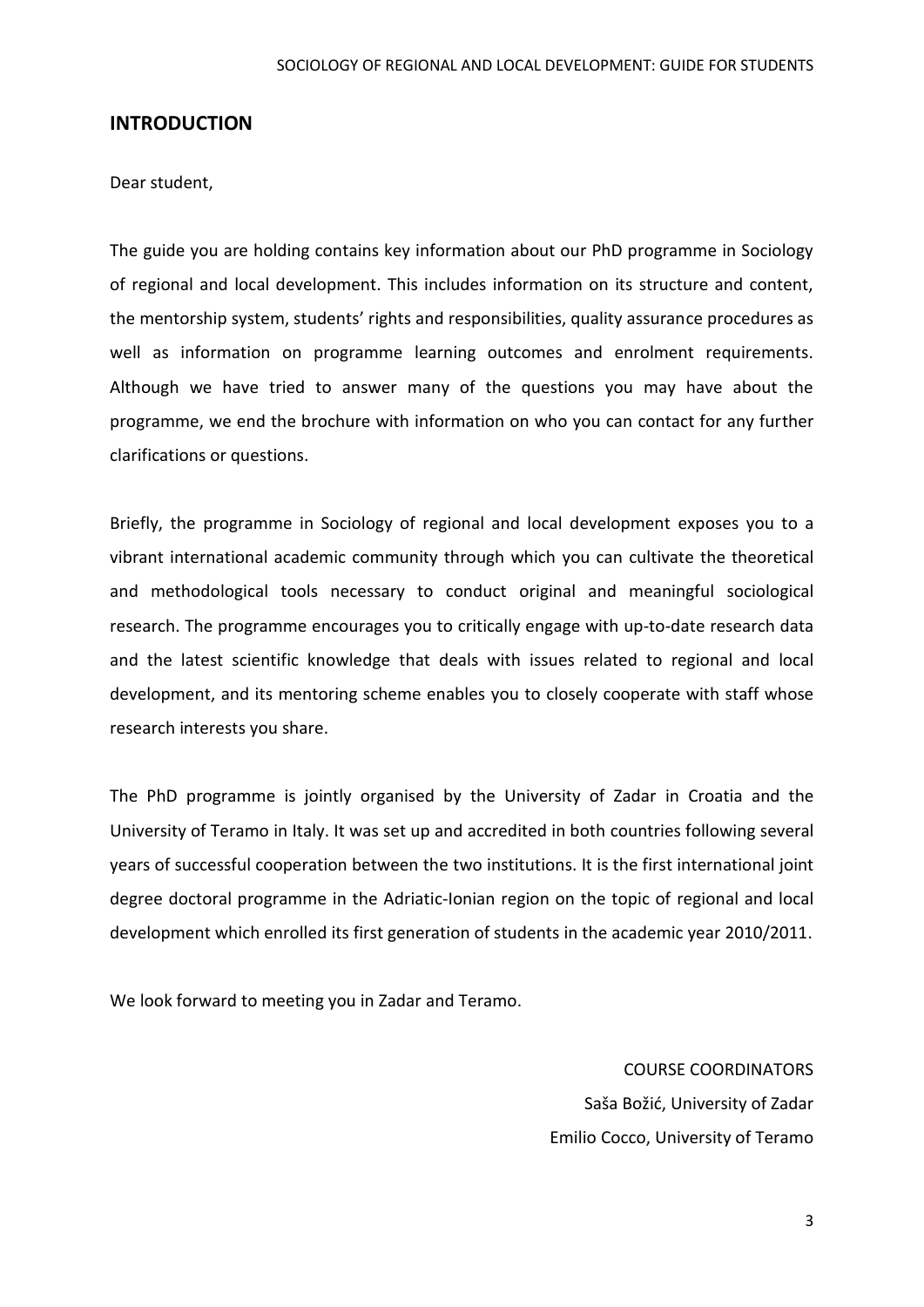### <span id="page-3-0"></span>**UVOD**

Poštovani, poštovana,

Pred Vama se nalazi vodič kroz doktorski studij Sociologije regionalnog i lokalnog razvoja koji sadrži ključne informacije o našem studiju. One uključuju strukturu i sadržaj studija, sustav mentorstva, prava i obveze studenata i studentica, procedure osiguranja kvalitete kao i informacije o ishodima učenja na studiju te uvjetima za upis. Iako smo nastojali odgovoriti na mnoga pitanja koja biste mogli imati o studiju, na samom kraju vodiča navedeno je kome se može obratiti ukoliko imate daljnja pitanja.

Ukratko, doktorski studij Sociologije regionalnog i lokalnog razvoja omogućuje studentima i studenticama sudjelovanje u poticajnoj međunarodnoj akademskoj zajednici kroz koju možete usvojiti i razviti teorijske i metodološke alate koji su Vam potrebni za provođenje originalnih i značajnih socioloških istraživanja. Studij potiče studente i studentice da kritički pristupaju najnovijim podacima i znanjima iz područja regionalnog i lokalnog razvoja, a mentorski sustav im omogućava blisku suradnju s akademskim osobljem s kojima dijele istraživačke interese.

Studij zajedno organiziraju i izvode Sveučilište u Zadru u Hrvatskoj i Sveučilište u Teramu u Italiji. Studij je osnovan i akreditiran u objema zemljama nakon više godina uspješne suradnje između dviju institucija. Radi se o prvom međunarodnom združenom studiju iz regionalnog i lokalnog razvoja u jadransko-jonskoj regiji. Prva generacija studenata i studentica upisana je u akademskoj godini 2010./2011.

Biti će nam drago upoznati Vas u Zadru i Teramu.

VODITELJI DOKTORSKOG STUDIJA Saša Božić, Sveučilište u Zadru Emilio Cocco, Sveučilište u Teramu

4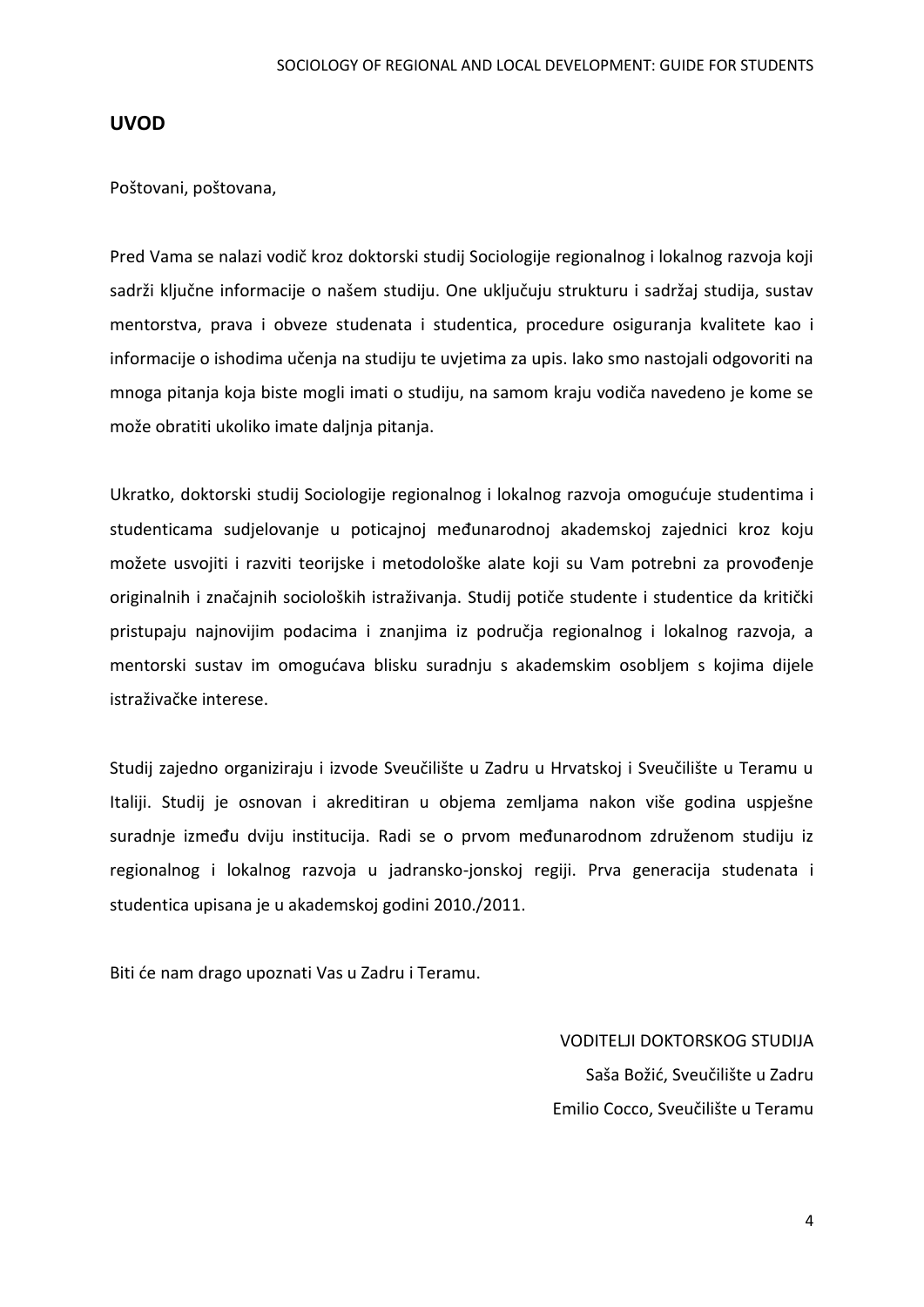### <span id="page-4-0"></span>**INSTITUTIONAL ORGANIZATION OF THE PROGRAMME**

The PhD programme is jointly organised by the University of Zadar in Croatia and the University of Teramo in Italy. The University of Teramo was founded in 1993 and one of the main reasons for its foundation has been the promotion of regional and local development in the Italian province of Abruzzo. Since its establishment, this mission has been successfully accomplished. Today the University of Teramo is recognized in Italy and abroad for the many scientific contributions and transfers of knowledge to its surrounding community, particularly in the areas of agriculture and veterinary medicine. This includes facilitating the production of quality food and wine based on the traditional knowledge of the community. The University of Zadar is an ideal partner to the University of Teramo for this doctoral programme because its overall strategy is based on a very similar vision of regional development. Its strategic research is focused on its surrounding islands, coast and regional hinterland, with an emphasis on the transfer of scientific knowledge to the local community. The Zadar area is also a very potent environment for developing programs comparable to those in which the University of Teramo has achieved notable results.

The following figure lays out how the University of Zadar and the University of Teramo institutionally cooperate in carrying out the PhD programme.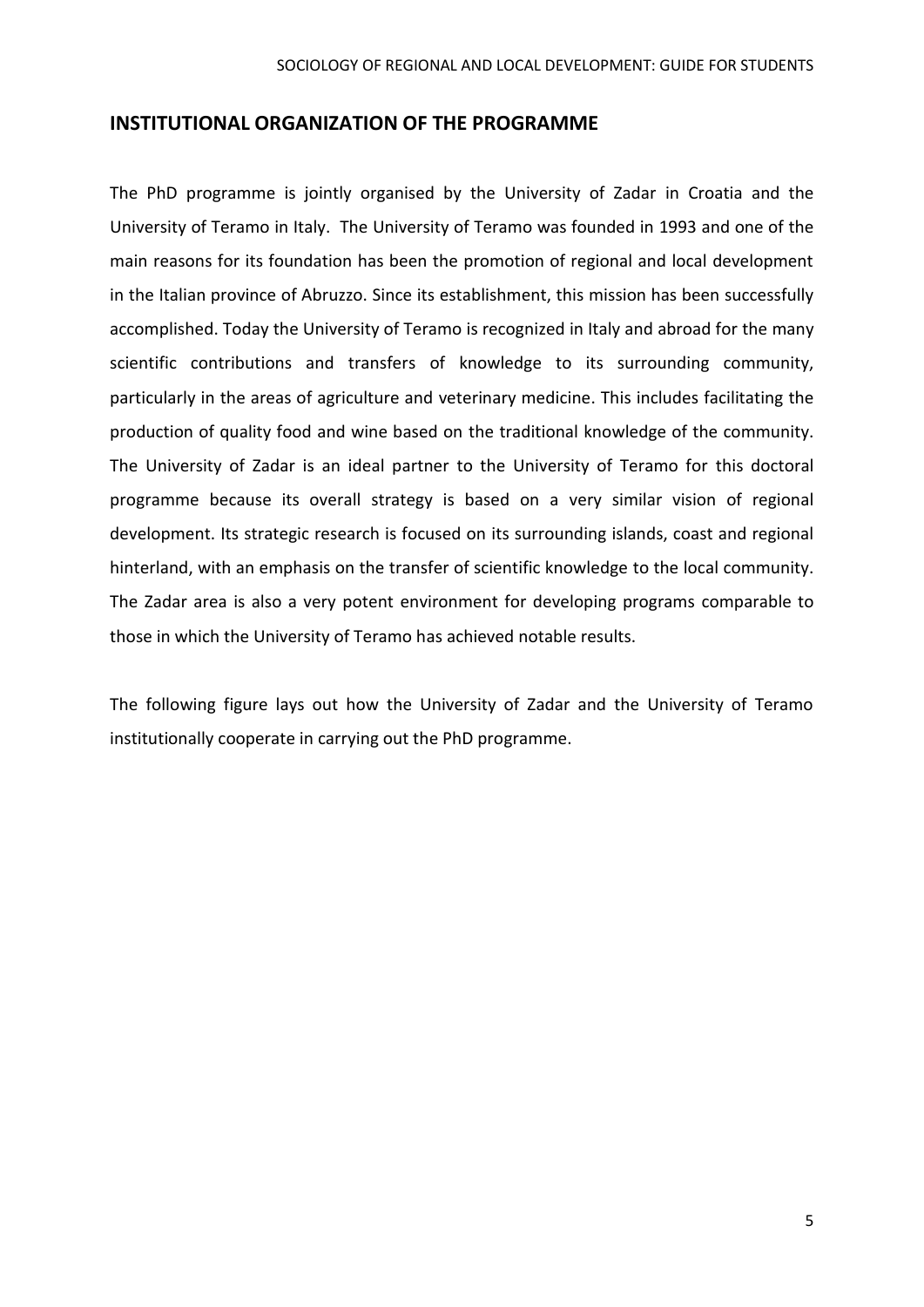

As is represented in the figure above, candidates can apply to the PhD programme at the University of Teramo and the University of Zadar. The programme committee makes a decision on the successful candidates who upon enrolment attend lectures and workshops at the institution they applied to as well as lectures and workshops at the partner institution. The doctoral programme's program committee is in charge of organising content provision. Students are also encouraged to spend part of their PhD programme in a mobility programme at the partner institution. Such an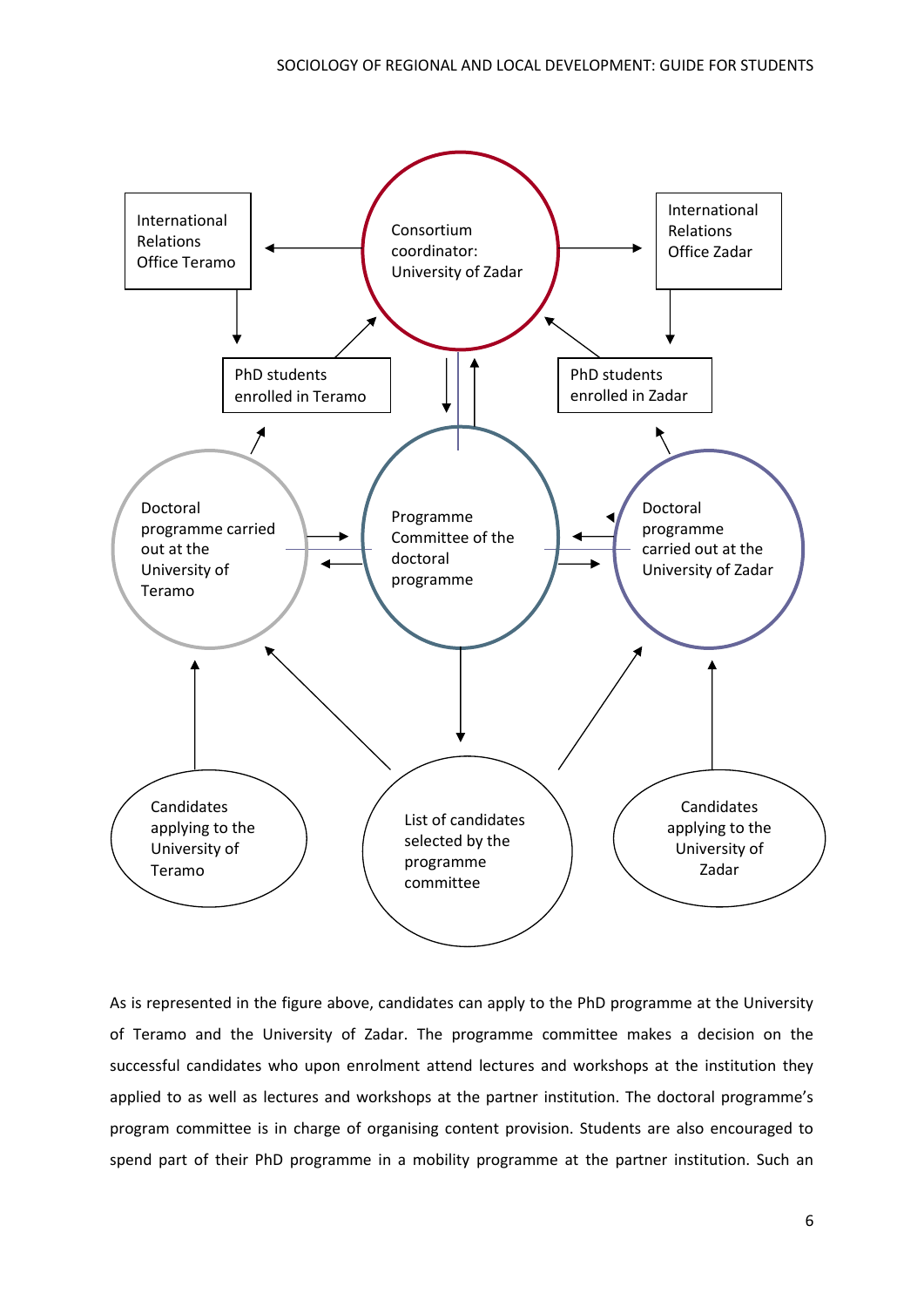opportunity can be explored through international relations offices at each institution. Furthermore, students are encouraged to have supervisors and co-supervisors from the partner institution.

## <span id="page-6-0"></span>**CONTENT OF THE PROGRAMME**

The aim of research in the field of sociology of regional and local development is to create knowledge that can be used to advance development strategies. The doctoral programme takes as its main theoretical and empirical focus a notion of development as fostering citizenship and subsidiarity. It offers an in-depth understanding of the social, cultural, economic and political dynamics connected with regional and local development processes, recognising in particular the important roles that a wide range of social actors across local government and civil society organisations, as well as individual citizens have for development.

Topics covered as part of the programme include: sociological theories of development, theories of regional and local development, the influence of Europeanisation processes on local and regional self-governance, theories and policies of decentralisation, social transformation and shaping public policies, regionalism, sustainability as a criteria for development, sociology of tourism and mobility, urbanism, borders and ethnic minorities, creative cities and learning regions. The following research tracks are encouraged within the programme:

- Global transformations of culture and their impact on local culture.
- Dynamics of Europeanization and regional / local development (so-called 'multi-scale governance').
- Models of local development and in particular the 'Adriatic corridor' in the context of regional development policy.
- **Ethical aspects of development policies.**
- Applications of gender mainstreaming in local public policy.
- Women in local communities as bearers of sustainability.
- The role of social policy in enhancing competitiveness.
- The role of education in development.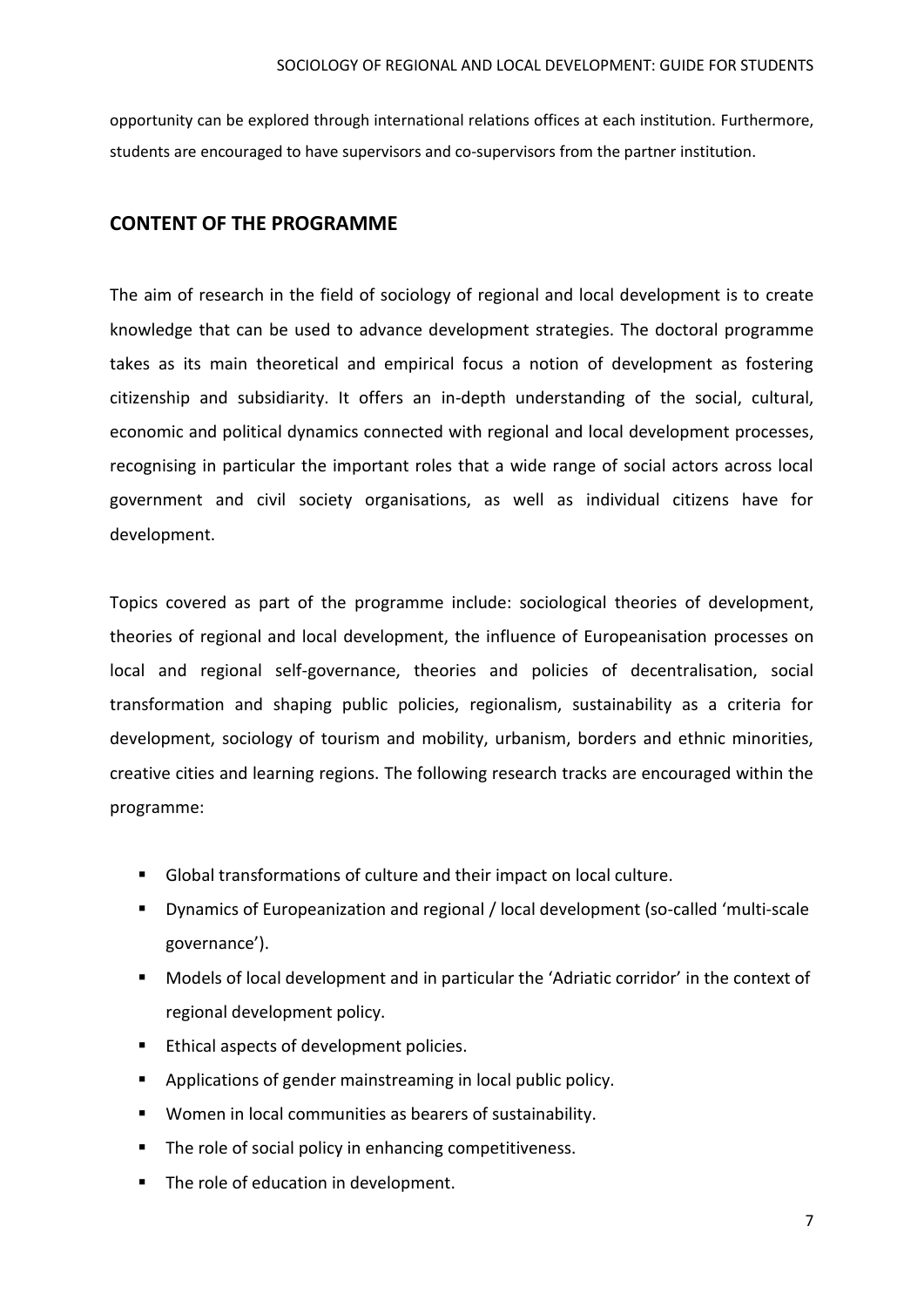- **Models of social cohesion in the context of regional and local social policies.**
- Civil society and its activities in local communities.
- Sustainable development and the evaluation of local community resources.
- **Innovations in public administration, management and market innovation in** networking companies.
- Classical and contemporary sociological approaches to the study of communities.
- Sociological analysis of paradigms of culture and identity.
- Normative and projective instruments of regional and local development-related processes.
- Methods and techniques of field-research in local development.

Although the proposed programme belongs to the field of sociology, it is also open to other related areas of research and to interdisciplinary cooperation. The subject-matter covered by the programme includes insights from other social sciences, such as political science, law, economics, geography, as well as from various fields of the humanities, such as cultural studies.

<span id="page-7-0"></span>The working languages of the PhD programme are Croatian, Italian and English.

# **STRUCTURE OF THE PROGRAMME AND ECTS POINTS**

In line with Bologna process requirements regarding the structure of third cycle programmes, the length of the doctoral programme is three years of full-time study. Students who would like to combine doctoral studies with work have the choice to enrol into part-time study which is six years of study.

The doctoral programme consists of two main modules, with the first preceding the second:

a) a scientific-teaching module aimed at supporting the set-up of PhD research work;

b) a scientific-research module, aimed at supporting research work and the development of the PhD thesis.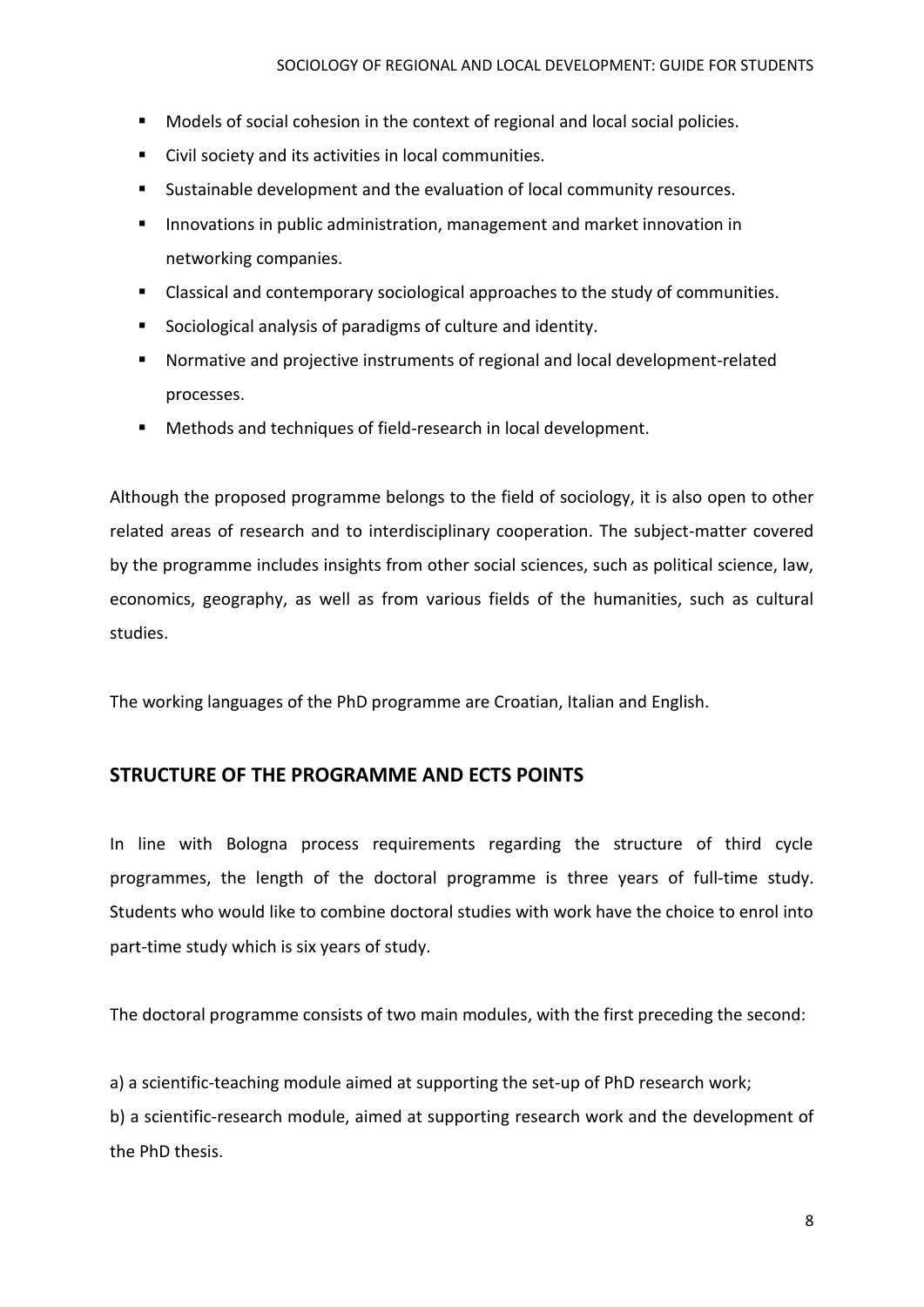The *scientific-teaching module* consists of a series of introductory lectures, workshops and consultative teaching during the first and second semester of studies. It covers knowledge and skills in theory, methodology and epistemology crucial for sociological research more generally, as well as specialised knowledge and skills to support the specific interests of each doctoral student. Importantly, the aim of this part of the PhD programme is not to provide students with an exhaustive account of knowledge from the field, but rather to provide entry-points into the relevant literature and exemplify how this knowledge can be used as a resource for their own research.

Basic knowledge and skills are acquired through the following lectures:

| Lectures             | Hours of     | Hours of     | <b>ECTS</b> | Academic staff                      |
|----------------------|--------------|--------------|-------------|-------------------------------------|
|                      | introductory | individual   |             |                                     |
|                      | lectures     | work and     |             |                                     |
|                      |              | supervisions |             |                                     |
| Sociological         | 8            | 140          | 6           | Prof. dr. sc. Inga Tomić-Koludrović |
| theories and         |              |              |             | Prof. Emilio Cocco                  |
| development          |              |              |             |                                     |
| Theories of regional | 8            | 140          | 6           | Prof. dr. sc. Vjeran Katunarić      |
| and local            |              |              |             | Prof. Rossella Di Federico          |
| development          |              |              |             |                                     |
| Quantitative         | 8            | 140          | 6           | Prof. dr. sc. Zvjezdan Penezić      |
| research methods     |              |              |             | Prof. Nico Bortoletto               |
| Qualitative          | 8            | 140          | 6           | Doc. dr.sc. Karin Doolan            |
| research methods     |              |              |             | Prof.ssa Agnese Vardanega           |
| Research design      | 8            | 140          | 6           | Prof. dr.sc. Saša Božić             |
|                      |              |              |             | Prof. Daniele Ungaro                |
|                      |              |              |             |                                     |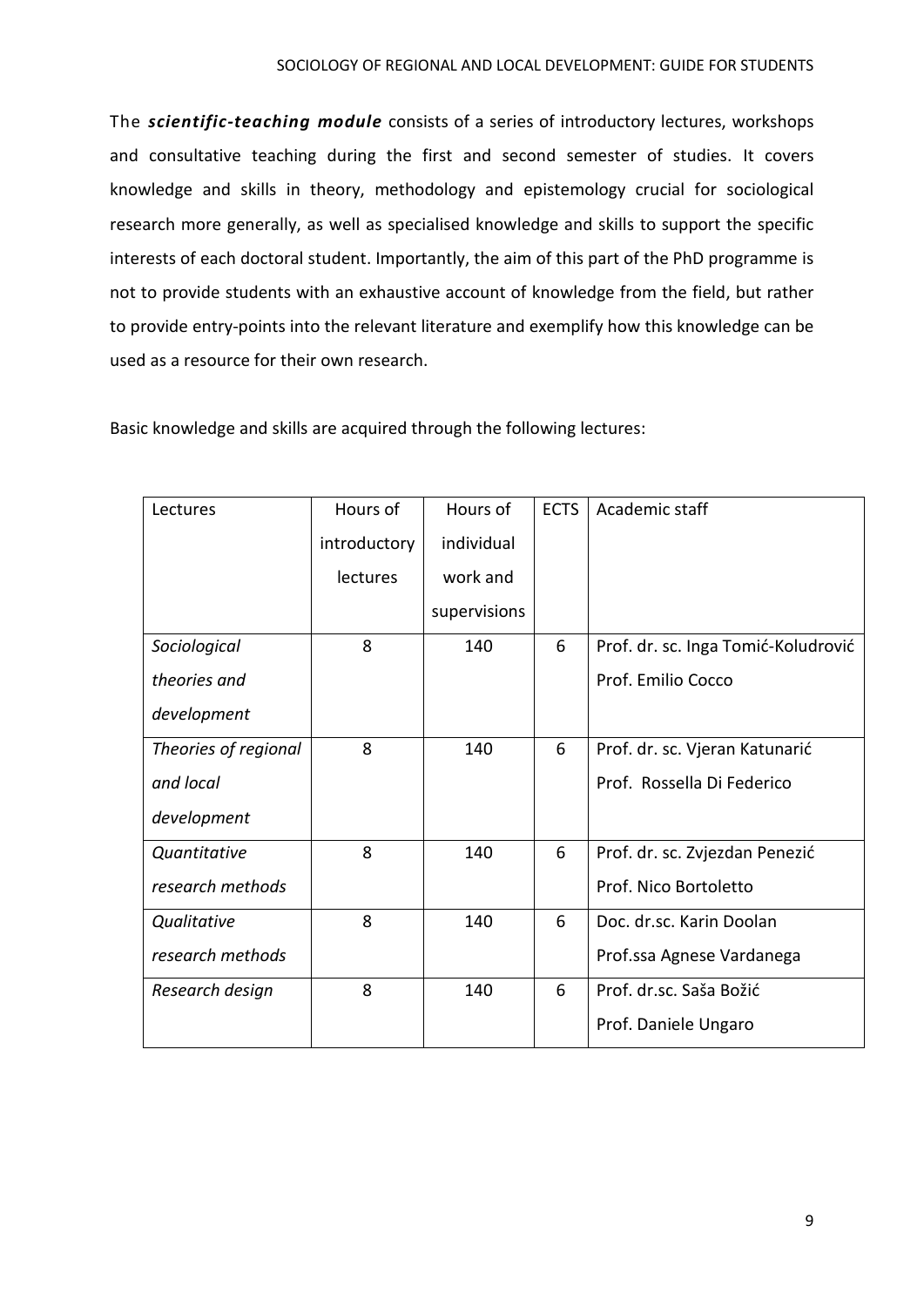#### SOCIOLOGY OF REGIONAL AND LOCAL DEVELOPMENT: GUIDE FOR STUDENTS

Specialised knowledge and skills are acquired through workshops where students are introduced to recent research conducted in the field of sociology of regional and local development. These workshops are held by researchers working in this field.

Lectures and workshops are organised at both the University of Zadar and the University of Teramo which gives students the opportunity to become acquainted with teaching and research in other localities and research traditions.

The aim of this initial part of the program is to also encourage the self-perception of students as researchers, which is seen as an important precondition for carrying out of independent scientific research.

The *Scientific-research module* encapsulates the original research a student conducts with the support of his/her supervisor, as well as writing up, publishing activities, conference participation and PhD defence.

The students' workload as expressed in ECTS is presented below:

| <b>Student responsibilities</b>    | <b>ECTS</b> |
|------------------------------------|-------------|
| Scientific-teaching                | 30          |
| Individualised scientific-research | 150         |
| <b>TOTAL</b>                       | 180         |

The joint doctoral program has a load of 180 ECTS, whereby 1 ECTS is calculated as the workload of 25-30 hours of teaching or research. The ECTS load for students is divided in 30 ECTS credits for compulsory courses and 150 ECTS credits for individualized scientific research.

Within the teaching part of the programme, ECTS credits can be acquired by:

a) attending introductory lectures and by taking exams, in the form of written working papers for the 5 compulsory subjects;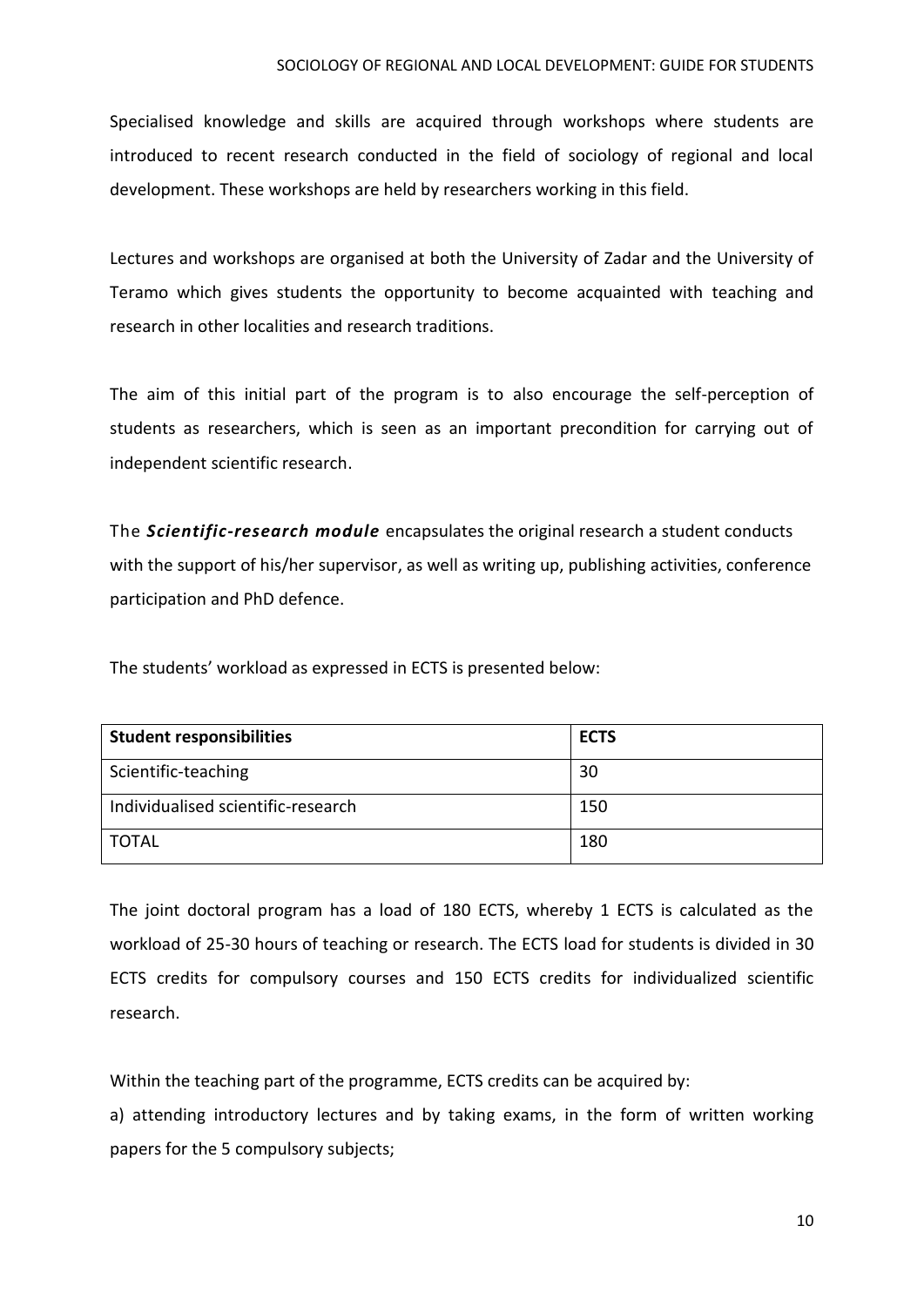b) participating in thematic workshops organized as part of the programme and in summer schools.

For the attendance and examination of compulsory subjects students can get a total 30 ECTS.

Within the research part of the programme, ECTS points can be acquired by: a) producing original scientific research in the areas explored during thematic workshops. Such tasks are considered completed when the student produces written work evaluated by a qualified teacher, who assigns a grade and a number of ECTS adequate to the time spent for that work. In this way a student can get a maximum of 20 ECTS per semester.

b) preparing and publishing scientific papers on the topic of their doctoral dissertation. A publication in this sense is a text published in a scientific journal or - if the paper is based on a conference presentation – inclusion of the paper in conference proceedings (but only if the paper is published there in its entirety). Students are obliged to produce at least one publication of this kind in the course of the three years of the duration of the program. Assessment of this work and the determination of ECTS assigned is the responsibility of the supervisor. In this way, a student can acquire a maximum of 30 ECTS per semester.

c) producing and presenting the synopsis of the doctoral dissertation (15 ECTS).

d) producing and defending the doctoral dissertation (75 ECTS).

e) performing other activities related to the topic of the doctoral dissertation (participation in conferences, roundtables, workshops, summer schools, trips to the partner or other foreign universities, teaching, seminars and colloquia, etc.). The number of ECTS assigned for these activities is determined by the supervisor, based on the assessment of the workload.

f) performing additional activities. Students can achieve up to 5 additional ECTS per semester by performing other activities that the mentor recognizes as necessary in the process of preparing the doctoral dissertation.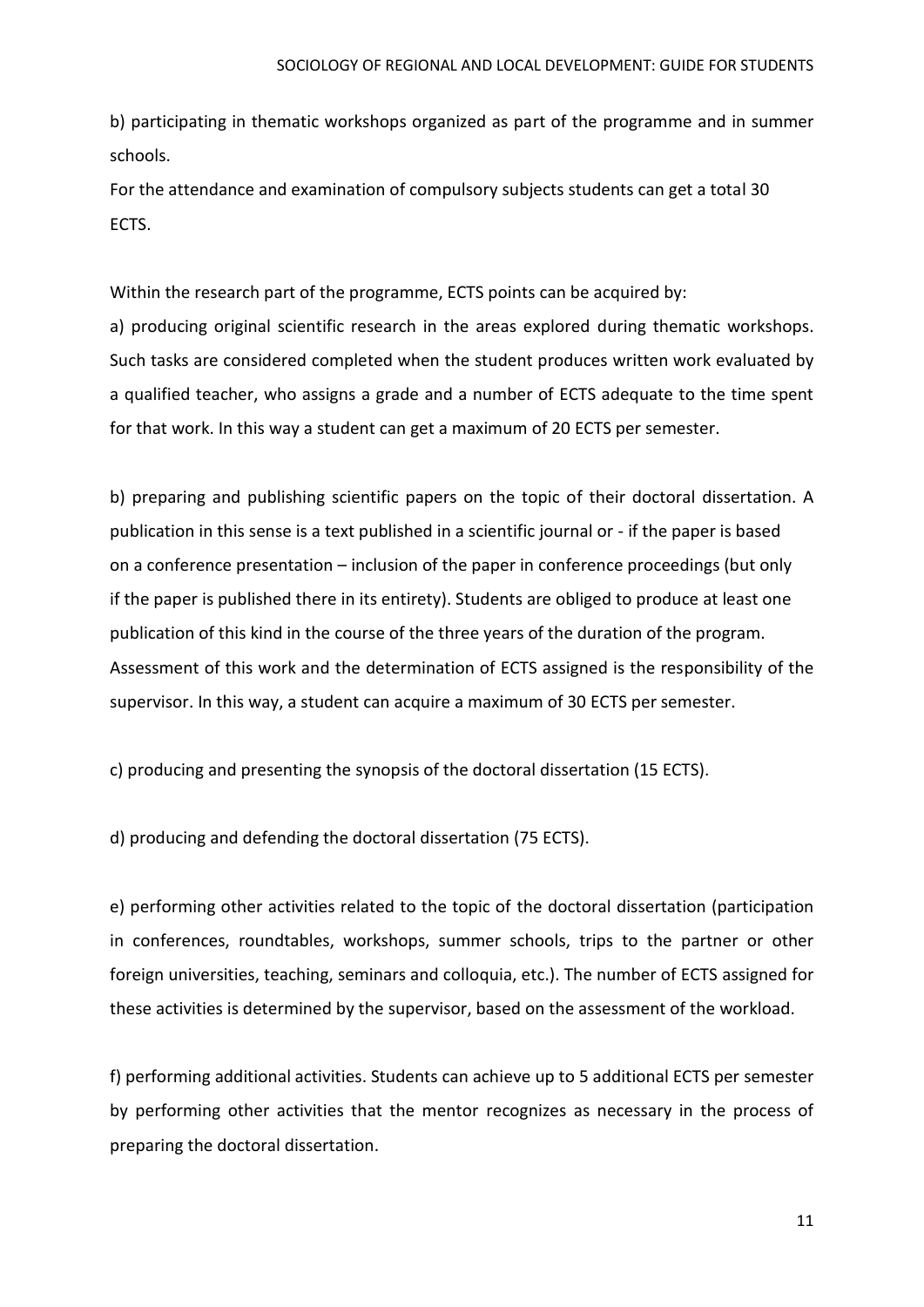g) implementing collaborative exchanges with other universities (mobility). The recognition of ECTS in these cases is proposed by mentors and approved by the programme board.

### <span id="page-11-0"></span>**PROGRESS THROUGH THE PROGRAMME**

#### *1st semester*

The first semester starts with introductory courses in 'Development in the perspective of sociological theory' and 'Theories of regional and local development'. These are combined with presentations of research conducted within the sociology of regional and local development which are given by staff involved in the PhD programme who are also potential supervisors to the students. In this way, through workshops, the students are informed about the work of PhD staff, and at the same time about the latest theoretical and methodological trends in their respective specializations. Importantly, students are encouraged to consult with lecturers on the introductory courses about the ways in which their written work for these courses can contribute to the development of their research ideas.

In order to enrol into the  $2<sup>nd</sup>$  semester students are required to pass the two introductory courses and show evidence that they have undertaken other activities in accordance with a 30 ECTS workload. For this purpose students write a diary of activities relevant to the PhD course.

#### *2nd semester*

This semester starts with introductory lectures on 'Quantitative research methods', 'Qualitative research methods' and 'Research design'. Like in the first semester, presentations of research within the sociology of regional and local development are given by staff involved in the PhD programme, who are also potential supervisors to the students.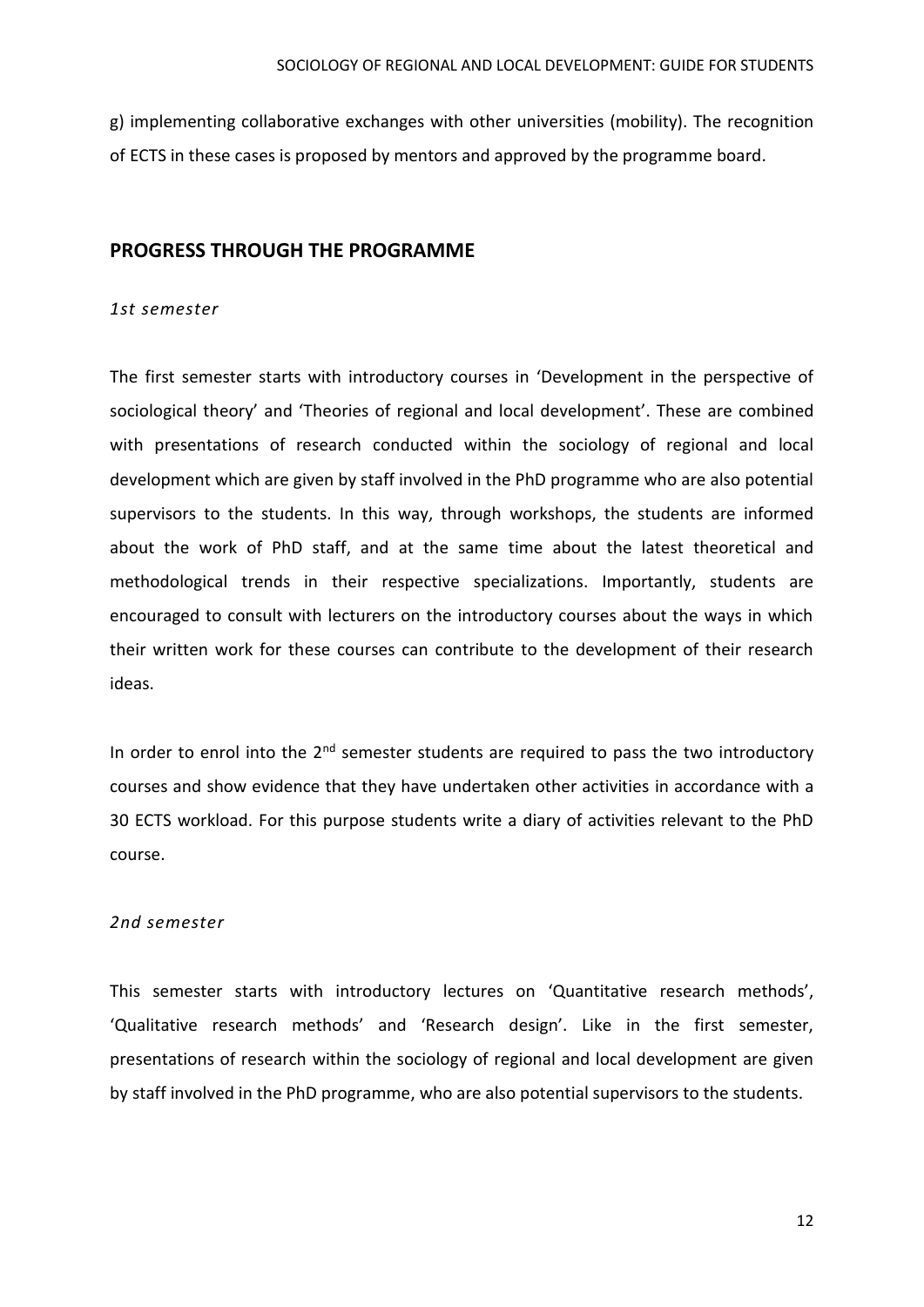#### SOCIOLOGY OF REGIONAL AND LOCAL DEVELOPMENT: GUIDE FOR STUDENTS

During the second semester students contact academic staff members whom they would like to have as their supervisor. After the supervisor agrees to mentor the student, the PhD programme committee approves the selection. Following this, supervisions begin, which includes suggestions of literature, consultations, monitoring of the fulfilment of compulsory tasks and progress of work on the PhD dissertation topic. Assignment of a co-supervisor together with a main supervisor is also a possibility.

In consultation with the assigned supervisor and the lecturer who held the 'Research design' lectures, students prepare a research proposal outlining the main research questions of their proposed PhD study and then submit for official approval the topic of their PhD dissertation.

In order to enrol into the 3<sup>rd</sup> semester students are expected to pass the three introductory courses and show evidence that they have undertaken other activities in accordance with a 30 ECTS workload. For this purpose students write a diary of activities relevant to the PhD course. A further prerequisite to complete the second semester is the signature of the supervisor confirming that he/she has approved the draft research proposal.

#### *3rd semester*

This semester starts with thematic workshops in which the students explain their research proposals to other students and staff members involved in the doctoral programme. Once students have received approval for their research proposal, they go on to prepare the dissertation synopsis (in consultation with their supervisor).

The prerequisite for enrolment into the fourth semester is the signature of the supervisor confirming that he/she has approved the dissertation synopsis, as well as another signature of the mentor confirming that the student has carried out other activities in accordance with a 30 ECTS workload.

#### *4th semester*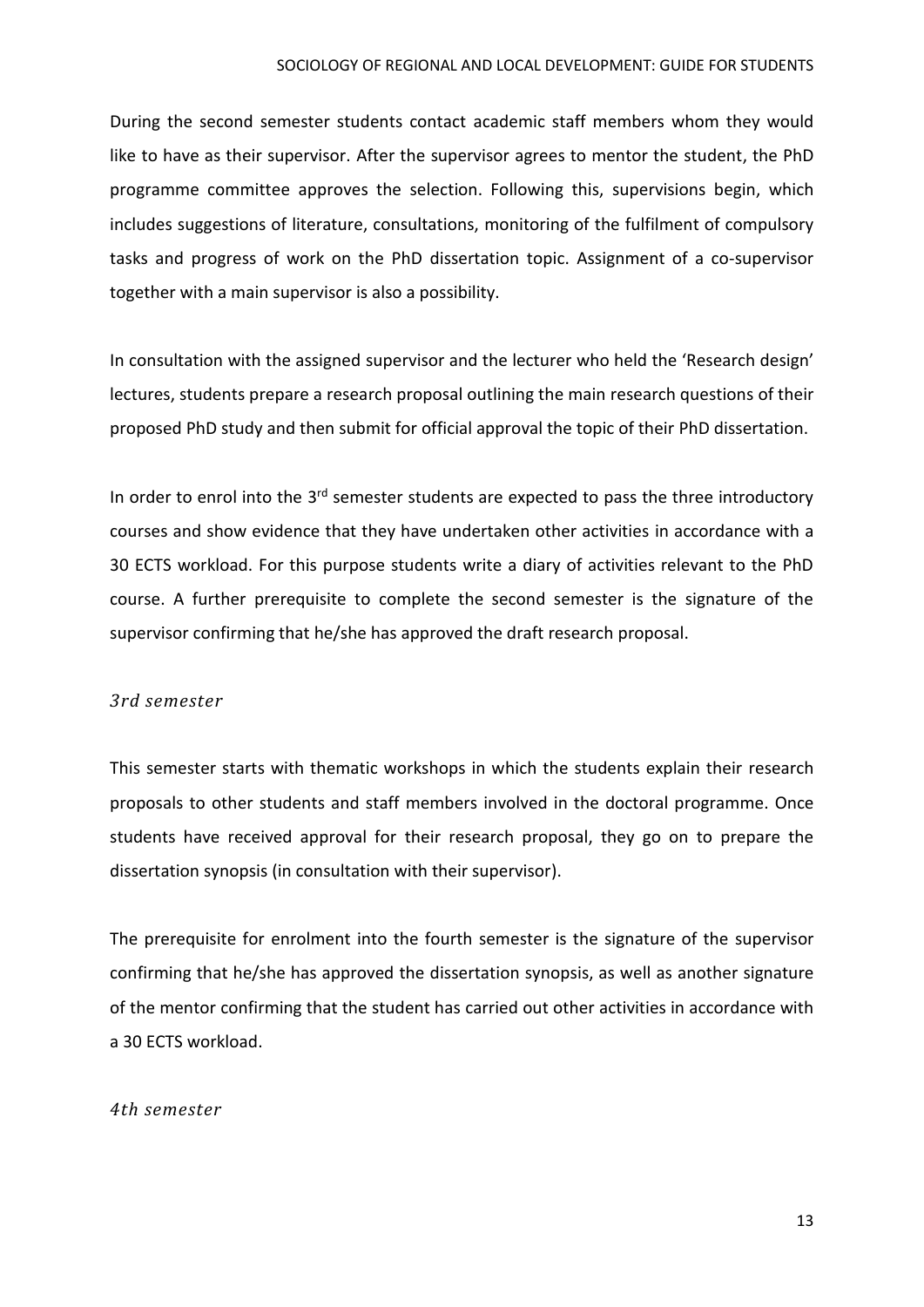This semester starts with the defence of the synopsis of the doctoral dissertation, taking place at a thematic workshop in front of students and a committee composed of three academic staff members. Through discussions taking place at this workshop, students receive feedback on the quality of their synopsis and suggestions on how to improve it.

If the defence is successful, during the fourth semester, students start gathering the data for their PhD thesis.

The prerequisite for entry into the fifth semester is the signature of the supervisor confirming that the student has carried out all activities in accordance with a 30 ECTS workload.

#### *5th semester*

During the fifth semester, students continue to gather and analyse data, outline the final structure of their dissertation and begin work on its individual parts. During this time they continuously consult with their supervisor, and - when necessary - with other members of staff participating in the programme.

The prerequisite for entry into the sixth semester is the signature of the supervisor confirming that the student has carried out activities in accordance with a 30 ECTS workload.

#### *6th semester*

During the sixth semester, students are in the final stages of writing their dissertation. They continue consulting with their supervisor and - when necessary - with other members of staff participating in the programme. The studies end with the defence of the doctoral dissertation in front of a committee composed of three academic staff members.

The supervisor's signature verifies that the text of the dissertation is ready for submission to the Committee for the defence of the doctoral work, which is appointed by the programme board. With the defence of the doctoral dissertation, marking the completion of their study,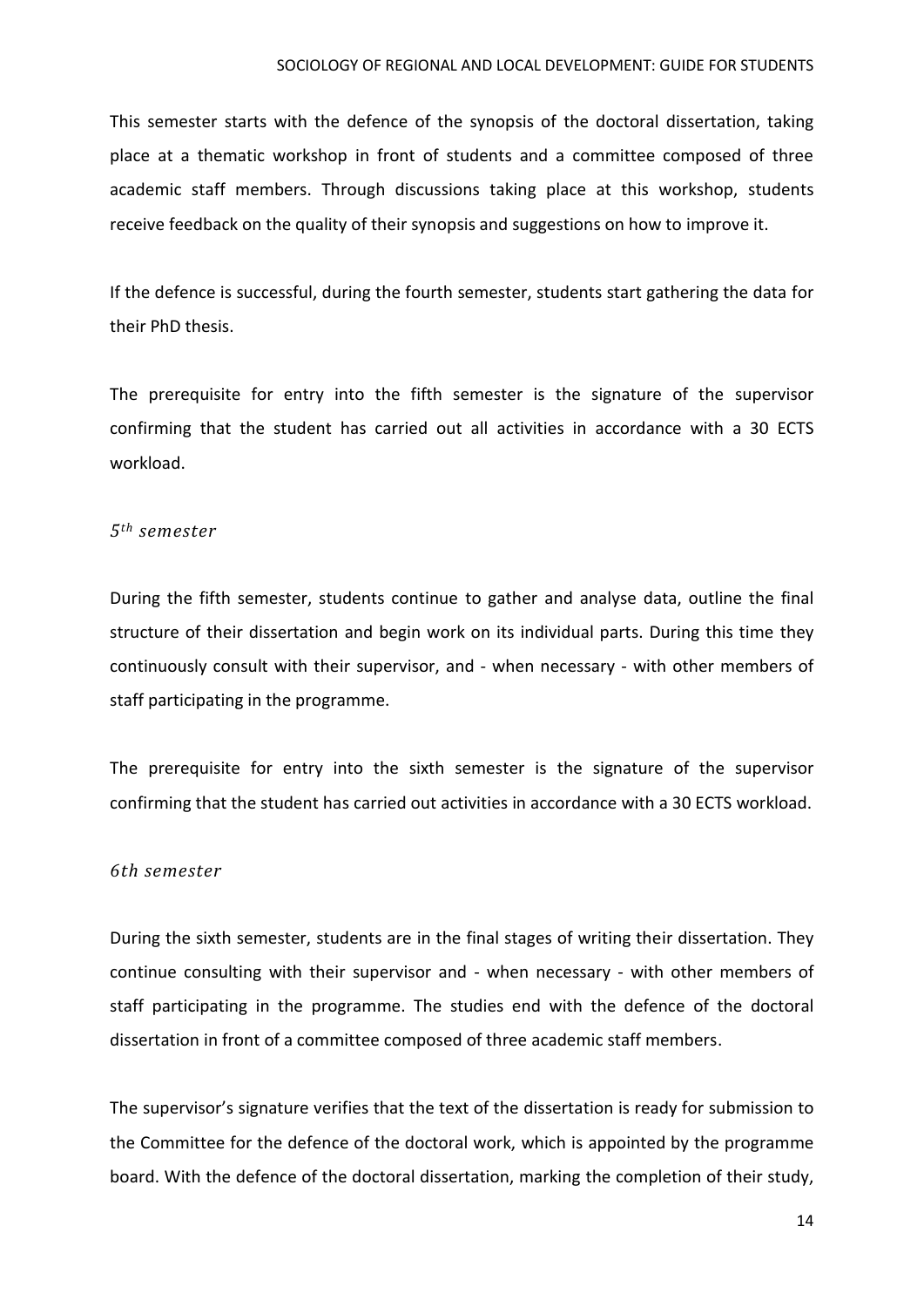students acquire the diploma and the academic degree of Doctor of Science (Ph.D.) in social science, field of sociology, sub-field of sociology of regional and local development.

## <span id="page-14-0"></span>**DOCTORAL DISSERTATION DEFENCE**

When the text of the dissertation is complete and when a supervisor approves it with his/her signature, the students provide the committee that reviews the dissertation texts with the required number (three or more) of copies of the text. The committee may then ask the students to revise certain parts of the text. When the final text is approved by the committee, it is sent on to the Council of postgraduate studies of the University of Zadar or to the Doctorate Council of the University of Teramo for formal acceptance.

Once the Council of postgraduate studies at the University of Zadar accepts the assessment of the committee in charge of reviewing the dissertation, the program board appoints the committee for the defence of the doctoral dissertation. The committee for the defence of the doctoral dissertation consists of three members, including one expert who is neither a member of teaching staff at the University of Zadar nor the University of Teramo. If required by the nature of the dissertation topic, the committee for the defence of the doctoral dissertation can be made up of more than three members.

The date of defence of a doctoral dissertation is published on the notice boards and on the web page of the University of Zadar and of the University of Teramo, ten days before the defence. The defence takes place before the committee for the defence of the doctoral dissertation and is open to the public. The dissertation is defended successfully if it is positively evaluated by the majority of the members of the committee.

Once the text is finally edited, taking into account remarks from committee members at the defence, the students need to submit ten bound copies of their dissertation signed by their supervisor.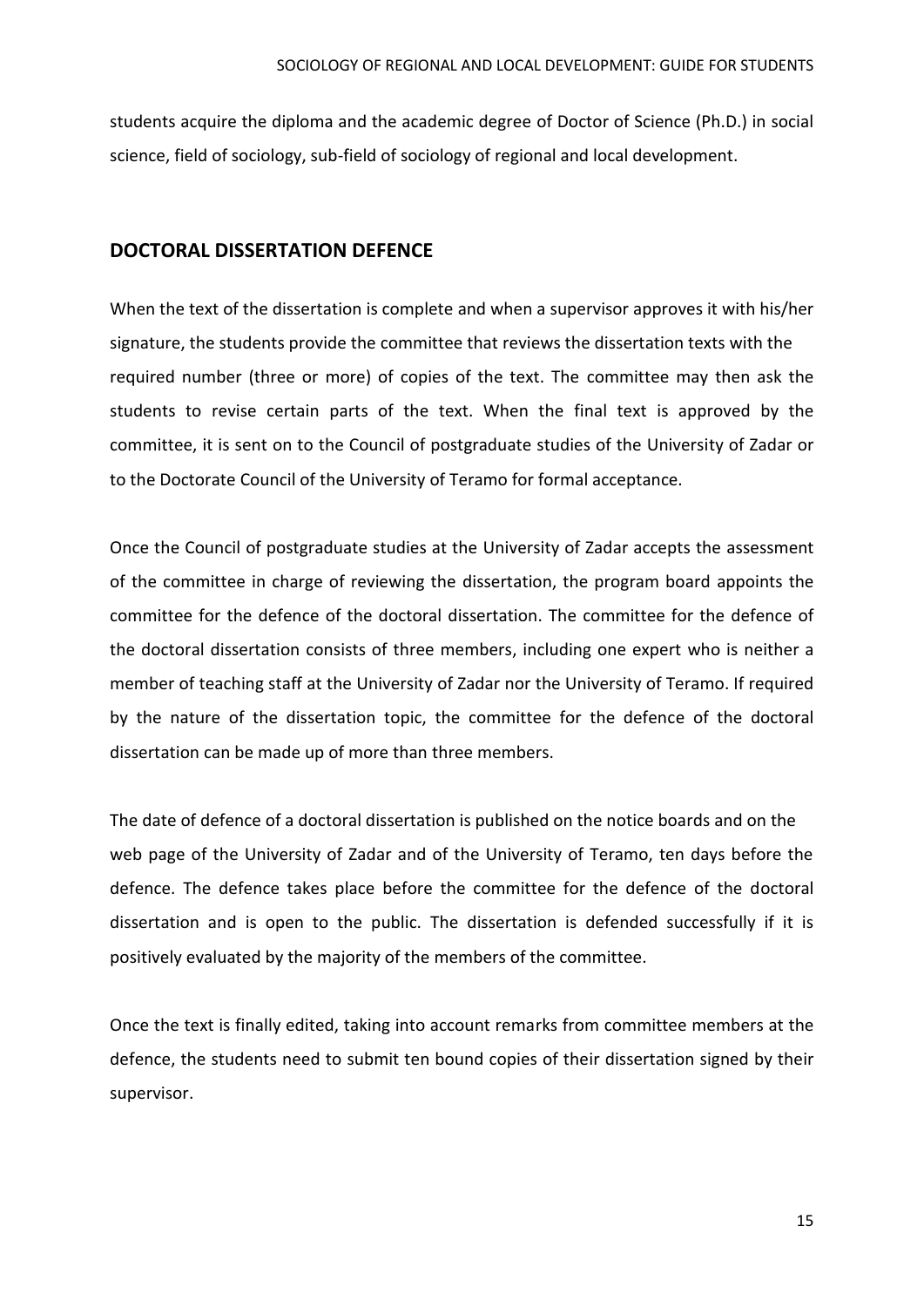### <span id="page-15-0"></span>**MENTORSHIP SYSTEM**

We see the quality of the mentoring system as crucial for securing the quality of PhD research.

The system is based on flexible relations between supervisors and students throughout the PhD programme, with the supervisor having the following responsibilities: assisting students to choose the final topic of the doctoral dissertation, assisting and collaborating with students during their research endeavour and continuously following their PhD activities, cooperating in the preparation of research papers and supporting their publication, evaluating the student's research work by means of tutorial reports and evaluation of other activities, providing support for preparing the public presentation of dissertation results, as well as support in planning possible exchanges with foreign scientific research institutions. In their professional relations, students and supervisors are required to comply with the guidelines of the Ethical Codes of the University of Zadar and the University of Teramo.

The supervisor is an academic member of staff who is actively engaged in scientific research. S/he creates – in cooperation with the student - an individualized programme of study for the student and then follows the progress of the student throughout its implementation. The supervisor submits annual documented reports on the progress of the student to the programme committee. The reports of supervisors show what the student did in the period considered, the knowledge and skills that the student acquired in his/her studies, the areas in which he/she showed major progress, what difficulties the student encountered and the way they were resolved.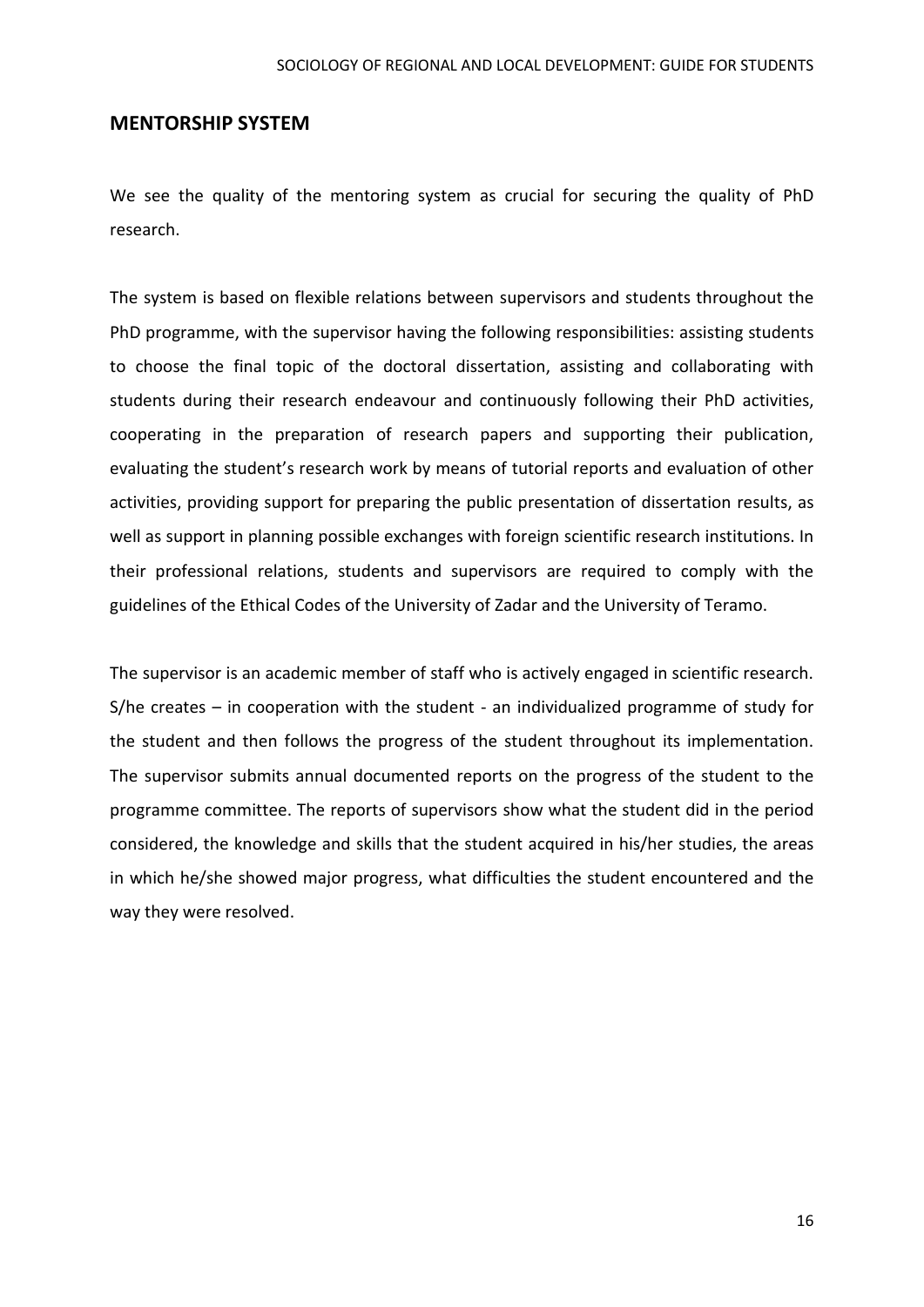### <span id="page-16-0"></span>**LEARNING OUTCOMES AND CAREER TRACKS**

After the completion of their doctoral studies, students will have empirical and theoretical knowledge enabling them to evaluate new developments in the field of sociology of regional and local development. Also, they will have the ability to transcend the limits of existing knowledge in the field and to contribute to the innovation of research activities. Furthermore, successful students will have the abilities to create, analyse and evaluate new research methods and instruments, as well as the skills to create new ways of communication and cooperation with persons of different cultural backgrounds.

Students will also have developed an independent attitude towards research, a sense of respect for others and a sound professional ethic. This means that students are asked to both commit to innovative theoretical and empirical research and also take responsibility for the successful implementation of the research plan, the social utility of its results and its potential negative consequences.

Given the criteria of volume at the eighth level of the qualifications framework, the program is designed so that it will ultimately result in original doctoral work from which students can publish articles in scientific journals with an international reviewing process.

Upon completion of the doctoral studies, students will have systematic knowledge of their area of research work and of the methods used in the chosen discipline. They will be capable of acting as independent researchers, to possess appropriate communication and presentation skills, as well as skills in project management.

The PhD in Sociology of regional and local development educates future professionals who will be able to participate in interdisciplinary research teams, to provide assessments of theoretical and methodological problems and to give informed interpretations of research problems in which sociological expertise is necessary or desirable.

The joint doctoral study of sociology of regional and local development ensures the acquisition of different competencies for different career paths, both in the public and

17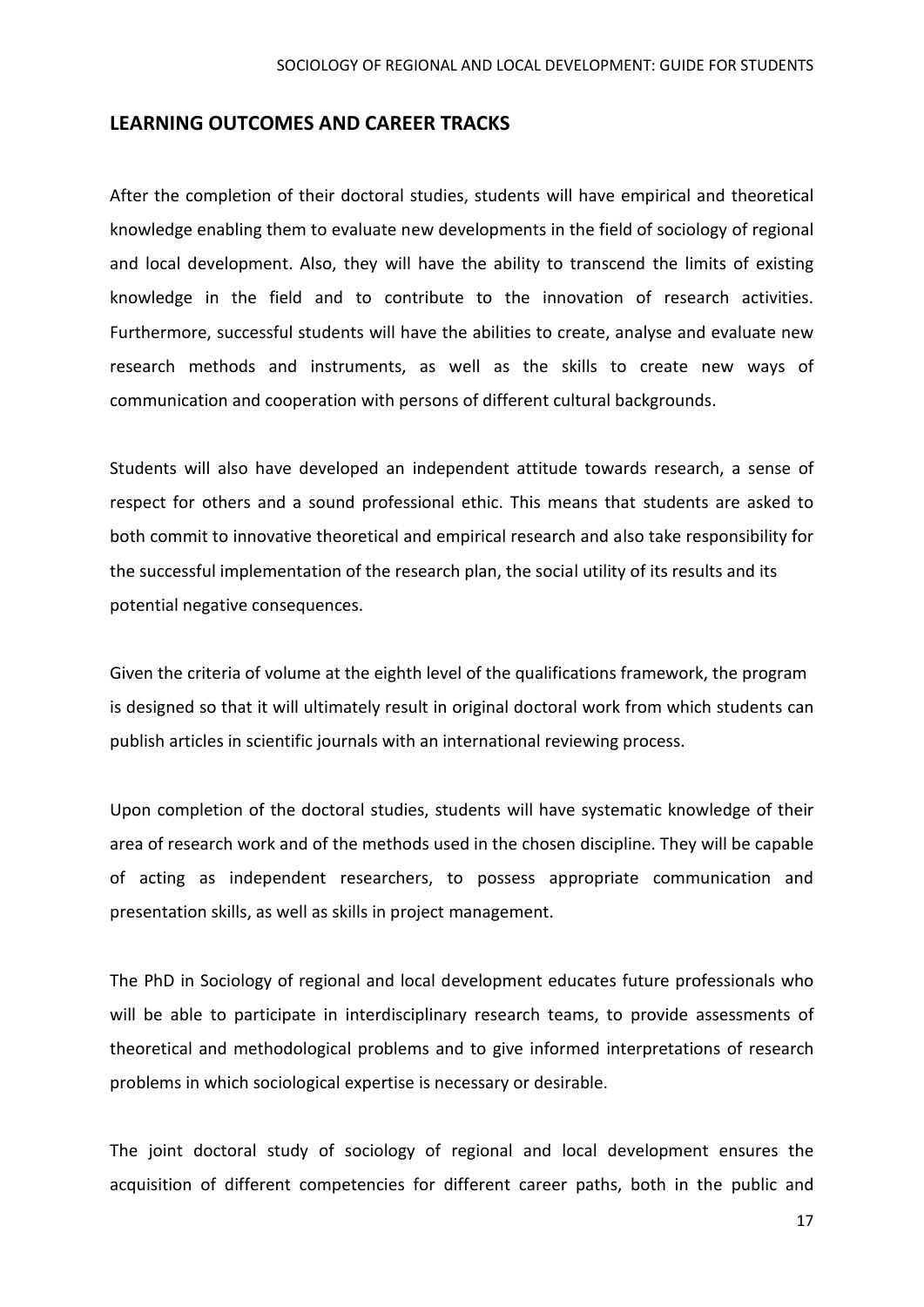private sectors. The completion of the program provides the successful student with a wide range of career opportunities including academic and educational careers, as well as work in state administration, development agencies, social work, health and social care, journalism, advertising sector, consulting services.

# <span id="page-17-0"></span>**STUDENTS' RIGHTS AND RESPONSIBILITIES**

Students have the right to:

- quality guidance from a supervisor supervising their doctoral research
- consult regularly with academic staff members
- access all institutional resources in the same manner as students enrolled at undergraduate and graduate levels
- support with organising mobility activities
- express their opinions about the doctoral programme and provide suggestions for improving it.

Throughout their studies, students are obliged to:

- attend classes regularly and actively participate in them, fulfilling the responsibilities assigned by their teachers and supervisors
- submit written statements to the supervisor about their fulfilment of various activities that are a part of the PhD programme
- abide by the rules of the Code of Ethics of the University of Zadar and the University of Teramo
- cover the costs of their study.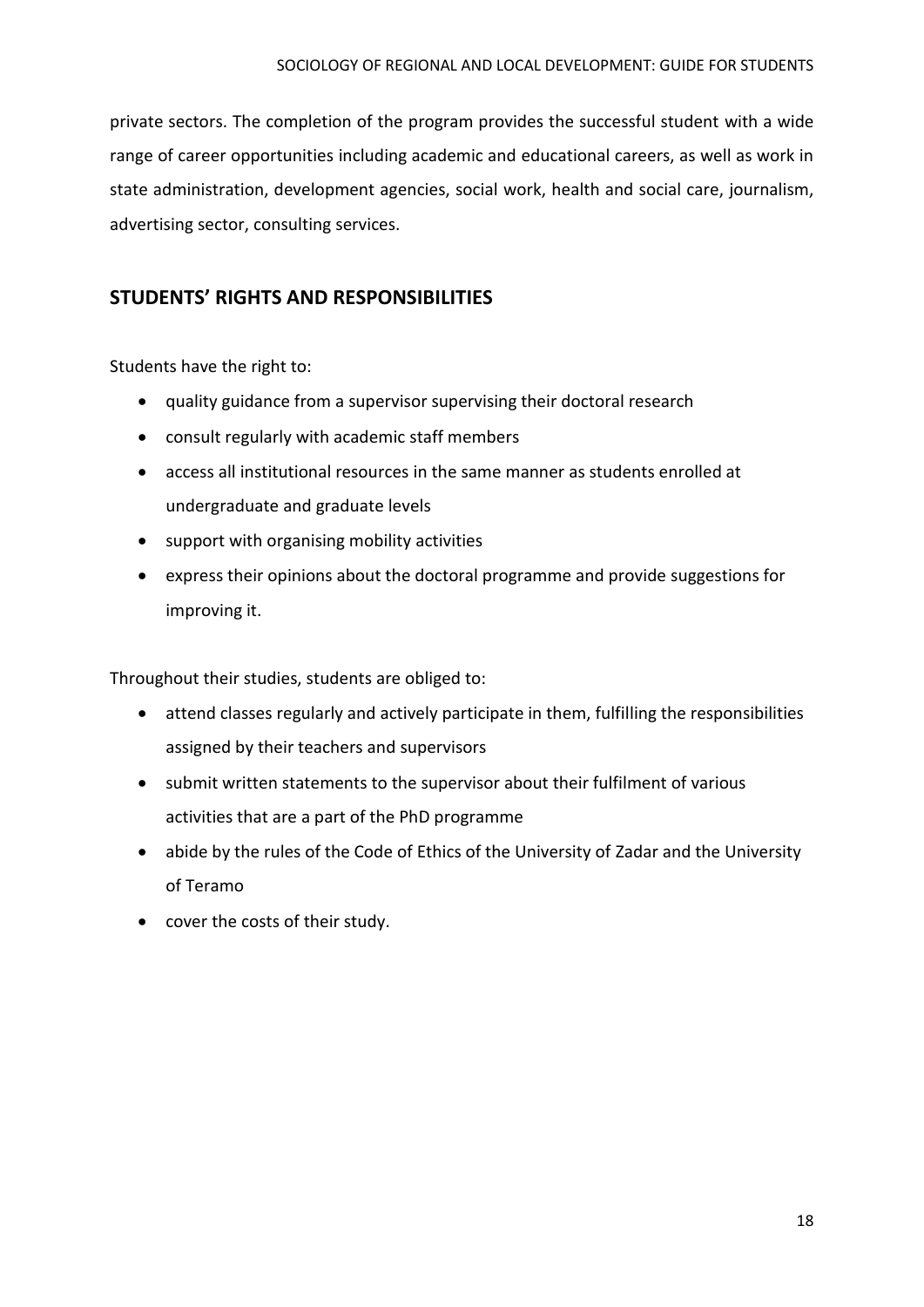## <span id="page-18-0"></span>**PART-TIME STUDY**

Due to its intensive research oriented approach, the program is designed and primarily structured for full-time students. However, in case of enrolment of well-qualified candidates who - because of their professional commitments - are not able to study full-time, a special part-time curriculum is developed allowing for an individual monitoring program and completion of studies within six semesters.

The rights and responsibilities of part-time students are the same as for full-time students, with the exception of the prolonged time frame needed for the completion of studies.

# <span id="page-18-1"></span>**QUALITY ASSURANCE**

The University of Teramo and the University of Zadar agree on common academic values and work together to develop an inter-institutional culture of quality. Both institutions agree that quality assurance and joint responsibility are key elements for the successful organization of a joint study program.

Each partner institution carries out quality assurance procedures for the joint PhD programme, according to the quality assurance systems already in place.

The quality and efficiency of performance in the teaching part of the program is monitored through students' evaluations and during the presentation of their work produced during the semester.

In the research part of the programme, the main forms of monitoring the quality and efficiency of performance of the doctoral programme are public defences of dissertation proposals, public defences of doctoral dissertations, the evaluation of results of scientific research and the obligation to publish scientific papers.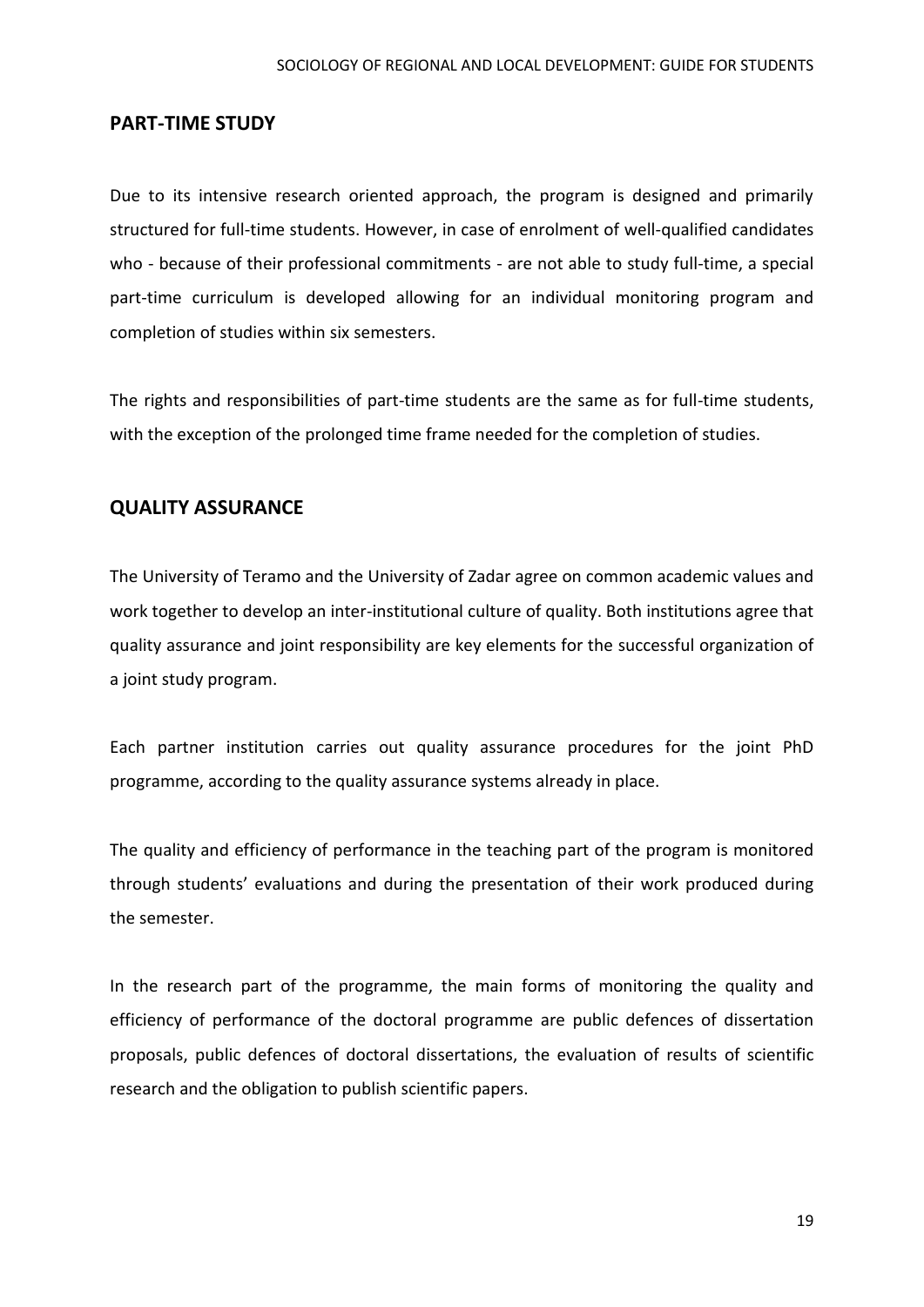The quality and efficiency of the programme is monitored by evaluating examination results, student surveys and by means of feedback from former students. When the results of examinations are evaluated, it is established whether the students have acquired the necessary knowledge, skills and abilities. Furthermore, after the end of the programme students are interviewed about the quality of the teaching and mentoring. The results of the student surveys are taken into account in curriculum changes and in the choice of methods of teaching and mentoring.

# <span id="page-19-0"></span>**ADMISSIONS**

A maximum of 10 students can be admitted in every academic year. The criteria for enrolment into the PhD programme are as follows:

- Completed Master's degree in Sociology with a minimum Grade Point Average of 3.5 (on a scale of 1-5) for Croatian applicants, or equivalent for international applicants, or a minimum Grade Point Average of 3.0 (on a scale of 1-5) for Croatian applicants, or equivalent for international applicants, with the added condition of one published scientific article and two references from academic staff members familiar with the applicant's academic record; OR
- Completed Master's degree in the social sciences and humanities or other related academic areas with a minimum Grade Point Average of 3.5 (on a scale of 1-5) for Croatian applicants, or equivalent for international applicants, with the added condition of one published article which indicates the applicant's ability to analyse social phenomena and the condition to pass supplemental exams;
- Good knowledge of English.

The decision on whether an applicant needs to take supplemental exams or whether the applicant's previous academic experiences can be recognised as part of the PhD programme is made by the PhD Programme Committee.

Applications should include a completed application form and a copy of: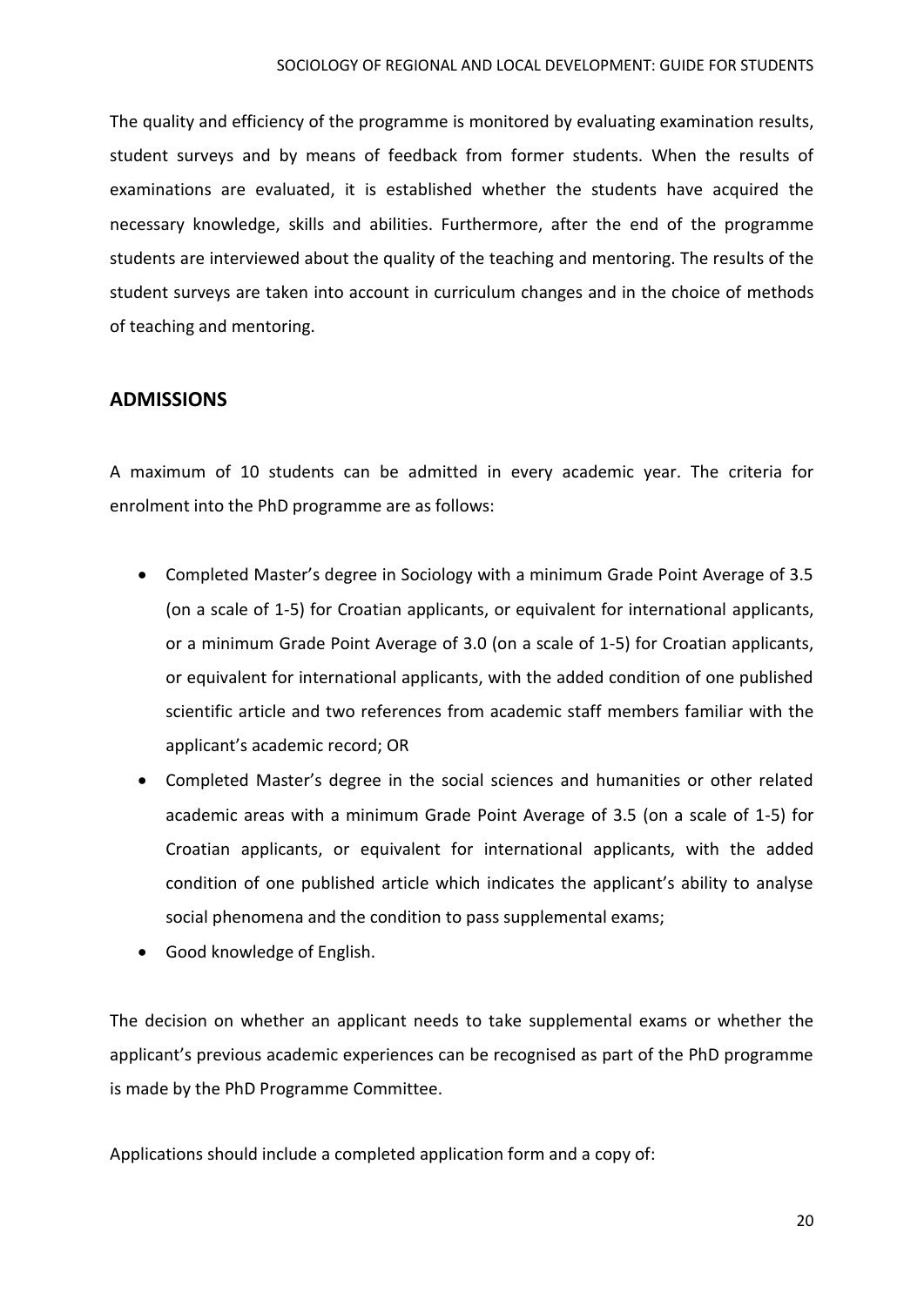-Master's degree certificate,

-Diploma supplement or official list of courses with grades obtained and grade point average,

-Completed form for the recognition of an international academic qualification (for students whose degree is not from a Croatian higher education institution),

-Two academic references (for students whose grade point average is below 3,0),

-Confirmation of English language skills,

-Certificate of nationality (for Croatian applicants),

-Passport (for international applicants),

-CV which includes academic and professional activities,

-Motivation letter that states the applicant's research interests and possible PhD research topic relating to the sociology of regional and local development (up to 3600 characters), -List of publications and conference presentations (for applicants who need to meet the requirement of one published scientific article it is necessary to submit a copy of the article), -Confirmation of payment of application fee amounting to 200,00 HRK made to the University of Zadar's bank account.

A first level selection is based on the review of submitted documentation, with a shortlist of candidates who qualify for an interview. The second level of selection is made by means of an interview with the candidate. Two members of staff involved in the PhD programme interview the candidate. The final decision on admission is made by the program committee and is based on the documents provided by the candidate and on reports about the results of the interview.